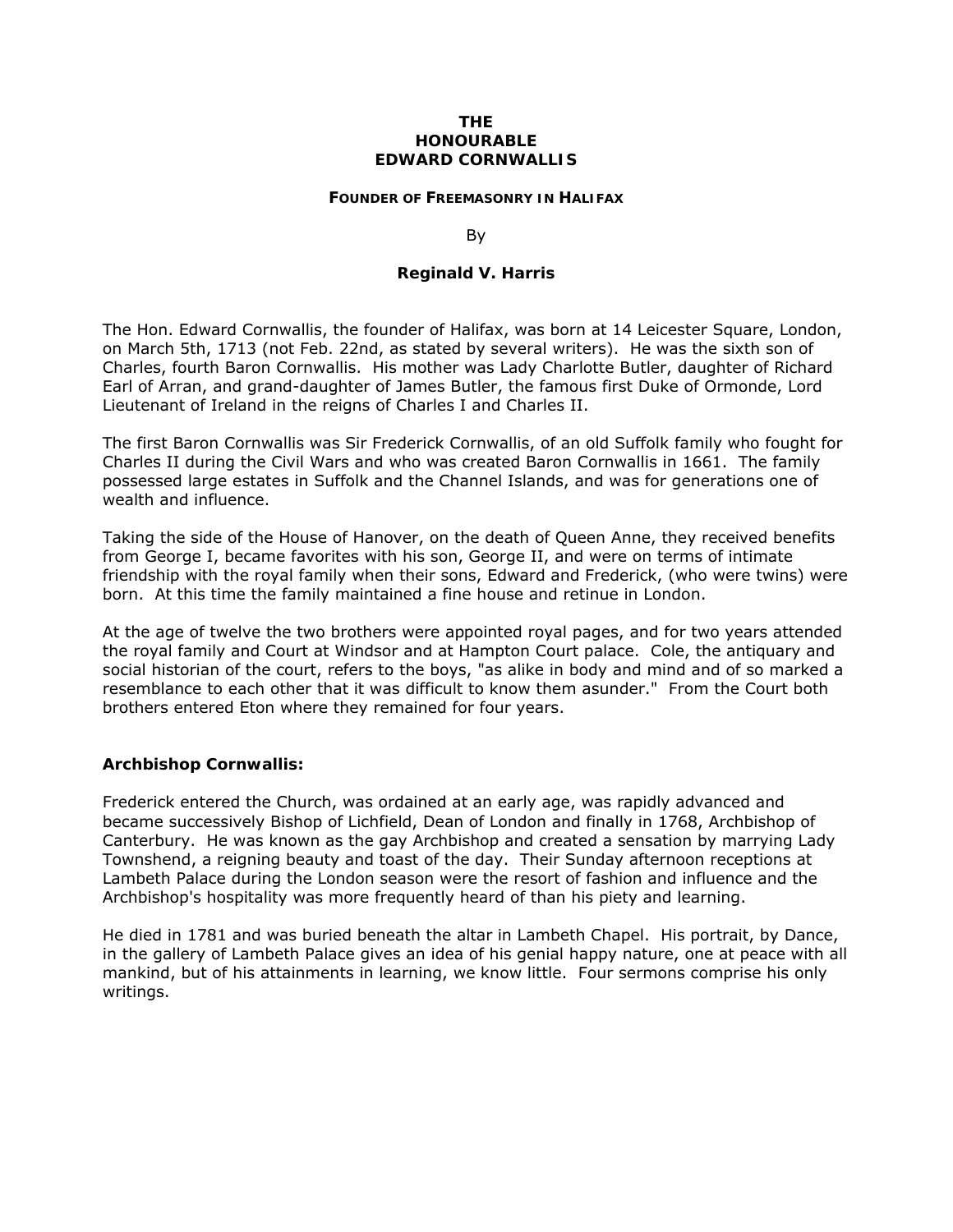### **Army Career:**

Edward, his brother, entered the Army at eighteen, being gazetted May 4, 1731, Ensign in the 47th. Foot, then stationed at Canterbury, a Regiment which in later years took part in the second siege of Louisburg in 1758.

For several years he performed garrison duty near London. In 1734 he was promoted Lieutenant and three years later, a Captain on transfer to the 20th Foot, now the Lancaster Fusiliers, which won fame in the battle of Minden in 1759.

From 1738-43 Cornwallis was at Whitehall employed on diplomatic services, principally between The Hague and London.

In 1744 he was gazetted Major of the 20th. Foot and joined the personal staff of the Duke of Cumberland. In the same year, on the death of his brother Stephen, member of the Commons for Eye in Suffolk, a constituency controlled by the Cornwallis family, he became a member of Parliament for that borough.

In 1745, Cornwallis joined his regiment in Flanders and was present with it at the battle of Fontenoy. This battle, fought by 50,000 Austrian, Dutch and British troops against 70,000 French under the brilliant Marshal Saxe, resulted disastrously for the Allies. The Dutch and Austrian troops gave way early in the fight and upon the 18,000 British troops fell the duty of covering the retreat, which was, and is still, considered a masterly achievement in the annals of war. The obstinacy of the battle may be judged by the carnage in which the British lost 2,000 killed and 4,000 wounded, while the French acknowledged 4,000 killed and 6,000 wounded. The 20th. Regiment lost its Colonel and eight officers and 385 men. Cornwallis was in command the greater part of the engagement, as Colonel Craig was killed early in the day.

On the return of the British force or - rather the remnant of it - at the close of the campaign, the rage of the people knew no bounds. The press was kept busy issuing all kinds of chapbooks and broadsides fomenting the popular discontent. Marvels were expected and the heroism of the 18,000 went for naught. The glorious record of Marlborough and the memories of Blenheim were declared obliterated by the gross incompetence of Cumberland in the late defeat at Fontenoy.

During this time of national discontent, Cornwallis appears to have secured the favor of the King and ministry of the day, for in 1745, he obtained the post at court of Groom of His Majesty's Bed Chamber, and before the close of the year, he was gazetted Lieutenant Colonel of the 20th. Regiment. In the autumn of 1745 Cornwallis was stationed with his regiment at Edinburgh and Stirling, then the center of discontent, later evidenced by a rising in favour of the Stuarts.

# **In Scotland:**

The defeat at Prestonpans and the victory at Culloden followed and Cornwallis with other commanders was thanked by the government for the way in which the rebellion was suppressed.

While in Scotland, under Cornwallis's command, the 20th. Regiment became in a mutinous state. This and ill health induced Cornwallis to resign his command and for a time he again acted as Groom of the King's Bed Chamber. He was succeeded in Scotland by Major James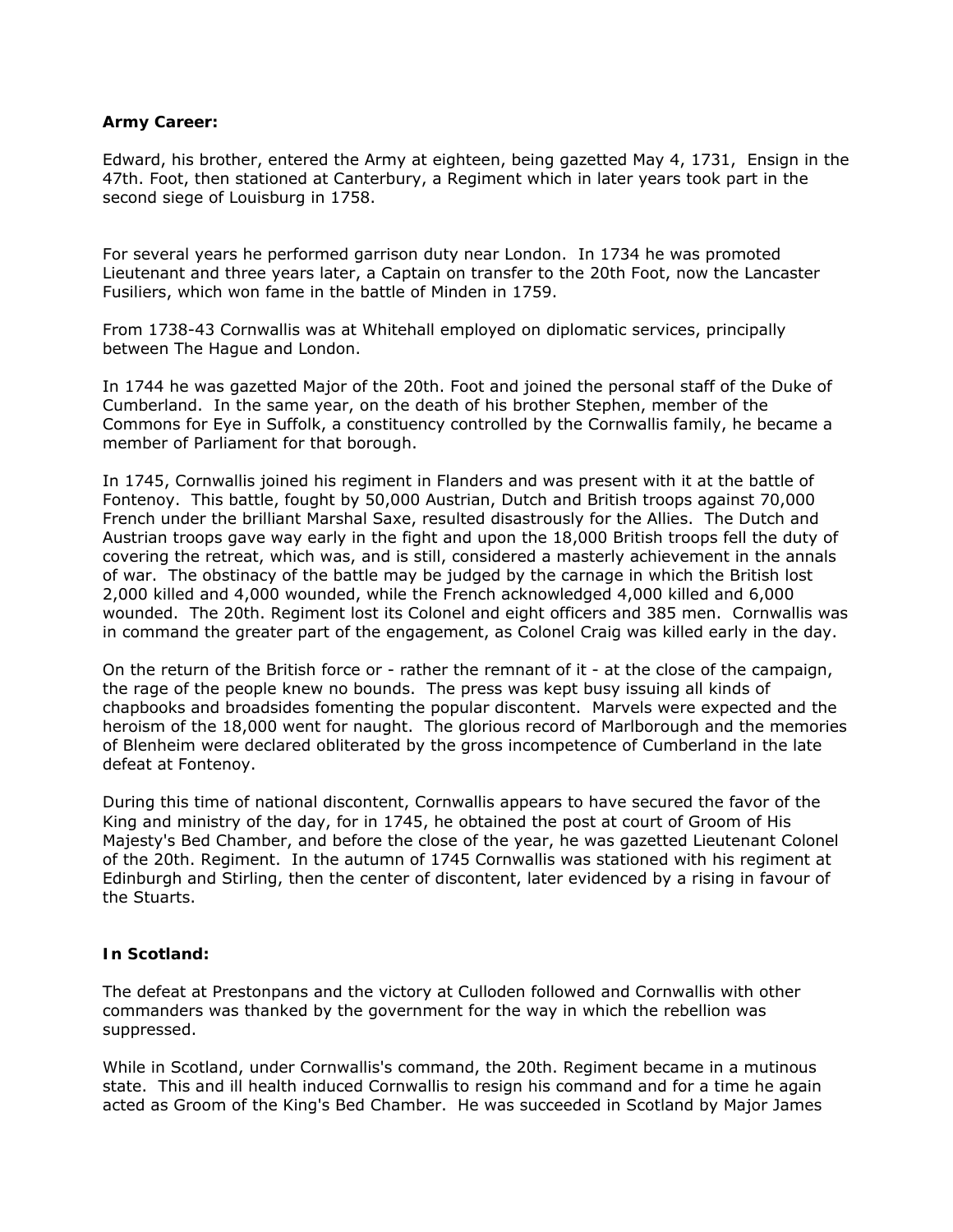Wolfe, the future hero of Louisburg and Quebec, who, by his tact and skill, soon brought the regiment to a proper state of discipline, and for his good work was highly commended by the War Department. Wolfe's efficiency led directly to his appointment to the command of the military operations in America.

# **Founding of Halifax:**

In 1748 Cornwallis was selected as the leader in the novel task of founding a city overseas, the town of Halifax an enterprise directed against the militant policy of France. Cornwallis was then thirty-five years old. Resigning his seat in the Commons, he addressed all his energies and abilities to his new task, as Captain-General and Governor of Nova Scotia. Cornwallis was described at this time as of slender build, somewhat over middle height, an aristocrat to his finger tips, conscious of his dignity. inclined to be cool and ceremonious, except when his "great temper" took charge of him, possessing a pleasant voice, fine eyes, and a winning expression.

Before the month of May no fewer than 1,149 settlers and many families volunteered. Parliament voted £40,000 for the needs of the new colony, and late in the month of May the expedition left England under the command of Cornwallis.

After a favorable passage across the Atlantic the sloop-of-war "'Sphinx," with Cornwallis and suite on board arrived in Chebucto harbour on the 21st. of June 1749, (old style, corresponding to 2nd. of July new style), followed a week later by 13 transports with about 2,400 colonists of whom 1,500 were men.

It was eminently an English settlement. There were some Irish, a few Scotch, a number of Germans and Jews. Character was not considered in the selection of these emigrants. Good health was just then of more account. People were wanted. Their morale would be attended to by the authorities in charge. Unlimited powers were given to Cornwallis for the ordering of the colony, and by him wisely and firmly used. Personally he had much at stake. If successful with this great venture he would be rewarded. If he was not, it meant practically an end to his public career-and obscurity. All his assistants were military men. In his administration, Cornwallis displayed great tact and energy, patience and kindness to all under him who deserved recognition. He had many difficulties and disappointments to face, including distrust and neglect by the authorities in England. Though discouraged he stuck manfully to his post.

The settlers were soldiers and sailors, who had fought in the battles in Europe; accustomed to rough camp and barrack life; the sailors, ready for a sea fight, but like their brethren in arms, utterly unfitted for any other kind of living. There were many good men among them, some of them conspicuous exceptions. Some were as hard a lot as could have been collected and sent away from the old land to starve, drink and freeze in the winters of Nova Scotia. Out of such material he extended the limits of the Empire, and made possible the later conquest of Canada.

The seat of government was transferred from Annapolis Royal to Chebucto, the name being changed to Halifax by Cornwallis in honour of Lord Halifax, President of the Board of Trade and Plantations, Secretary of State for the Colonies in the Home Government.

Establishing a new city on the spruce-clad shores of Chebucto Bay was no easy task. The Indians opposed the ominous big camp of the white men. The settlers themselves, soldiers and sailors, were not easy to handle. Sickness carried them off. Local merchants traded with the enemy. There were financial difficulties, and the home authorities were none too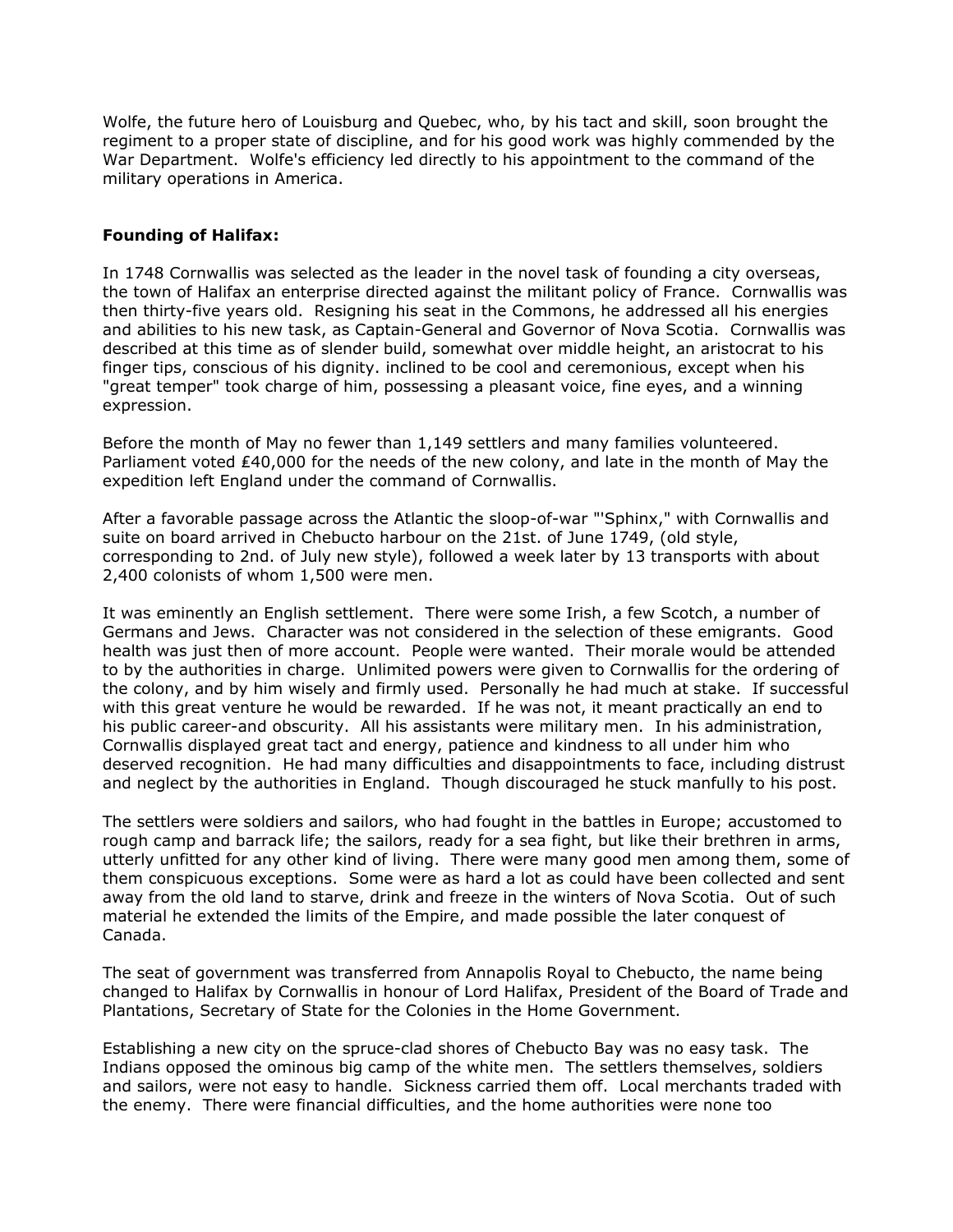sympathetic. The first Halifax was practically a precarious armed camp in an enemy's country. The honor of overcoming all these difficulties and of founding the city belongs to one man, the Honourable Edward Cornwallis.

Founding Halifax was the one achievement of his life, and he builded better than he knew. He could not foresee that the rude encampment of tents and log-houses would provide opportunity for such mercantile enterprises as made Samuel Cunard famous the world over as pioneer in steam navigation; nor could he dream that the new made town would afford scope for the political genius of a Howe and the literary genius of a Haliburton and that it would become the seat of great universities and the cradle of Canadian literature, nor the notable part it would play in Nova Scotian, Canadian and Empire history.

Halifax holds a unique position amongst the provincial capitals of Canada. It alone was founded as an outpost in the forward march of Empire, and ever since, in crisis, it has proved its value as a military station and a naval base. Its founding was a stroke of great importance in the execution of British military plans and Colonial enterprise. It was an event of Imperial significance which had a far-reaching effect upon the course of the subsequent history of Canada and to a considerable extent was a factor in determining Britain's permanent sovereignty in British North America. Halifax was the first city of British origin in the Dominion. Halifax might have been a failure; it has taken rank amongst the cities of the world.

Cornwallis' executive ability, patience and kindness to all deserved commendation and recognition, which he did not get. He remained at his task for three years and asked to be allowed to resign on the ground of ill-health. He was finally relieved of his command in October, 1752, and returned to London, leaving behind him a record creditable and honorable in every particular and the foundation of a new British colony well and truly laid.

# **Marriage:**

Early in January, 1753, on the death of Sir Peter Warren, member for Westminster, Cornwallis was chosen for the vacant seat. In the same year he married Mary, the daughter of Charles, second Viscount Townshend, whose sister his twin brother, the Archbishop of Canterbury, married some years later. He left no family.

# **Minorca**

In October, 1753, Cornwallis was appointed Lieut-Col. of the 24th. Regiment (today the South Wales Borderers) with orders to recruit for foreign service, and was for a short time in 1755 with his regiment at Minorca. Subsequent events proved most unfortunate for Cornwallis. France at this time was preparing for a descent on Minorca and the reduction of Port Mahon, considered by the British people as second only in importance to Gibraltar. When it was almost too late, Admiral John Byng was sent to the rescue of the garrison. Cornwallis and two other colonels were ordered to proceed to Gibraltar and embark with detachments from their regiments for Minorca. This was on November 1, 1756, but owing to difficulties with the governor of Gibraltar and Byng's incompetence, the fleet did not reach Minorca until the middle of the following May! Byng grossly mismanaged the only occasion when an action could have been fought successfully and next day called a council of war and advised the return of the fleet to Gibraltar. To the dismay of the garrison, the fleet sailed away, and after holding out five weeks longer and losing 700 men, they capitulated and Minorca was lost to Britain.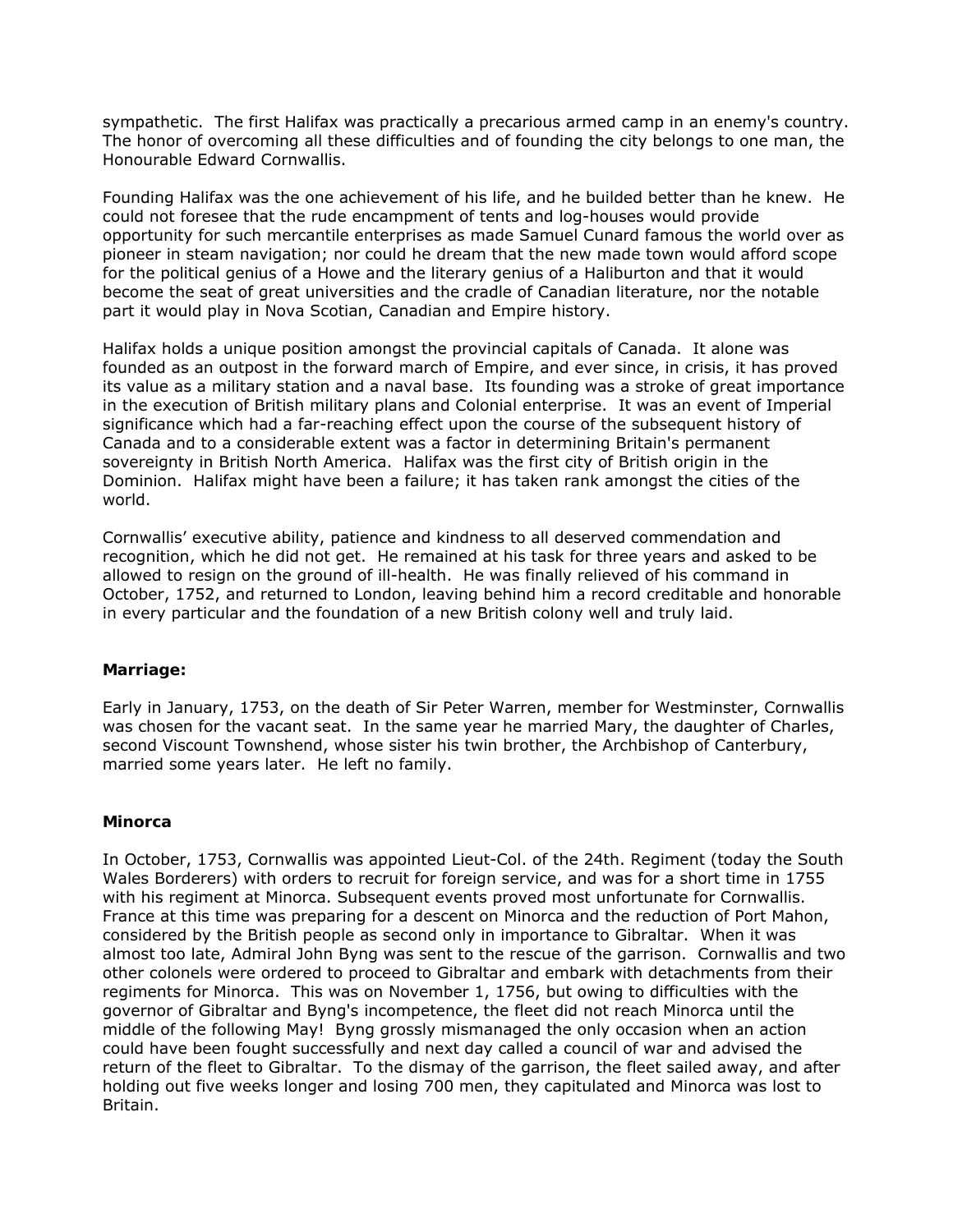This disgraceful affair infuriated the people of England, and Cornwallis, who had taken part in the council of war in recommending a retirement, was denounced along with Byng and the others concerned. The Governor of Gibraltar was summarily dismissed. Byng was arrested, sent to England a prisoner, court martialled and shot; Cornwallis and his two brother colonels who came back with Byng to England were almost torn to pieces by the populace on their arrival at Portsmouth, and all three were tried by court martial. Cornwallis' past services and the influence of powerful friends, however, brought about the exoneration of the three colonels, though for many months their conduct was the subject of caricature and ridicule.

# **Gibraltar:**

Cornwallis later regained the confidence of the government and was appointed a Major-General on February 12th., 1757. After brief service in Ireland he was promoted Lieut-General on October 27th., 1760 and Colonel of the 24th. Regiment. Notwithstanding some responsibility for the failure of and expedition against Rochefort in France, Cornwallis, through the influence of powerful friends, was rescued from the disgrace of a second court martial and through the same influence later appointed to the command in Ireland. In 1762 he was appointed governor and commander-in-chief of Gibraltar, a post which he held in spite of ill health until his death at Gibraltar, January 14th., 1776. He was buried in Culford Parish Church, near Bury St. Edmunds on February 9th., 1776.



HON. EDWARD CORNWALLIS (From the painting by Sir George Chambers, Bart)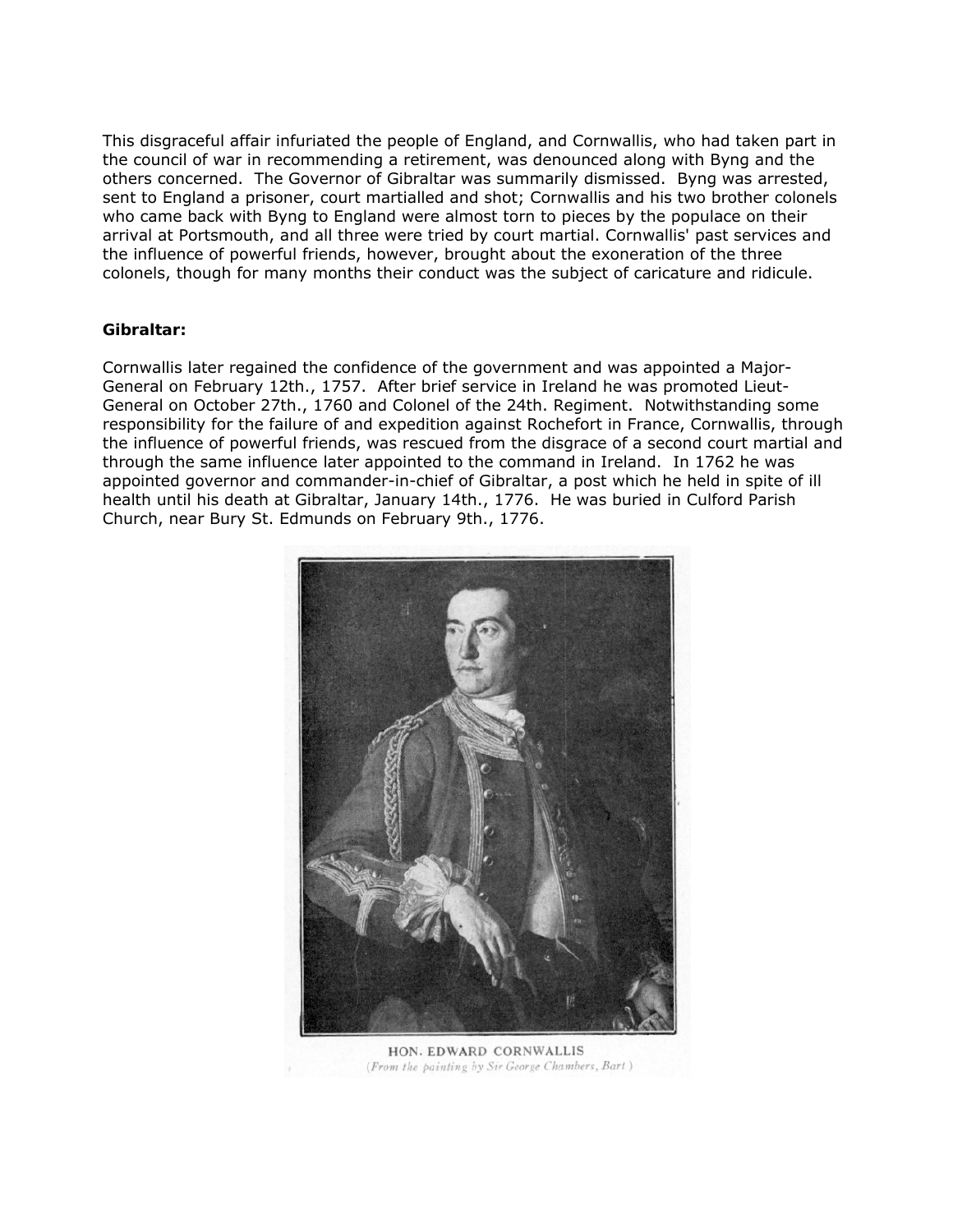### **Portrait:**

A portrait of the founder of Halifax, painted in oils was acquired through the researches of Dr. J. Clarence Webster, by the Nova Scotian Government in 1927, and now hangs in the Archives Building at Halifax. The portrait was painted by Sir Gorge Chalmers, Bart., at Minorca in 1755, where Cornwallis was then stationed in command of the 24th. Regiment, in garrison, Cornwallis is shown wearing the scarlet uniform, hunter's green facings and silver braid of his Regiment. The waistcoat is buff-colored and displays a medal which has been identified as a private decoration of the Society of the "Blue and Orange," an organization composed of the officers of the King's Own (4th.) Regiment of Foot, probably between 1733 and 1755, formed in "grateful remembrance of King William the Third." As his name is not found in the list of regular members, it is believed that the medal was conferred on him as an honorary distinction by the officers of the King's Own Regiment, stationed in Minorca at the time.

The painting, rich in color and tone, depicts a rather stern, commanding personality, with strongly marked features and rather high coloring. The portrait was described in the Journal of the Society of Army Historical Re search in 1927 by Captain Oakes-Jones, M. B. E., Honorary Adviser to the War Office for Military Displays and Army Historical Research, as probably the portrait of the Hon. Edward Cornwallis. Further researches by Dr. Webster led to establishing it beyond question as an original portrait, probably the only one, of the city's founder.

An inscription on the painting reads: "Geo. Chalmers, Prinxt, Minorca, 1758". Chalmers, born in Edinburgh, studied in London under Allan Ramsay, son of Allan Ramsay the poet, and later under masters in Italy. His family lost their estates owing to sympathy with the Jacobite cause. He practiced his profession as an artist first in Hull, and afterwards in London, with frequent travels to the Continent. In 1755 he painted the distinguished General William Blakeney, then commanding at Minorca.

# **Richard Cornwallis:**

A portrait published in Vol. XIII of the Nova Scotia Historical Collections has been established by Dr. Webster to be not that of the founder of Halifax, but that of his brother Richard.

"I am now convinced that this portrait is not that of Edward Cornwallis but of his brother Richard. Captain Oakes-Jones has clearly proved this by showing that the uniform is that of a cavalry officer of about the year 1730. The military record of this brother shows that he was made a Cornet in December, 1726, and a Lieutenant in Wade's Horse in August 1736, the latter regiment being now the 3rd. King's Dragoon Guards. He died in 1741. Edward Cornwallis was never a cavalry officer, and at the time the portrait of his brother was painted, he could only have been in his teens.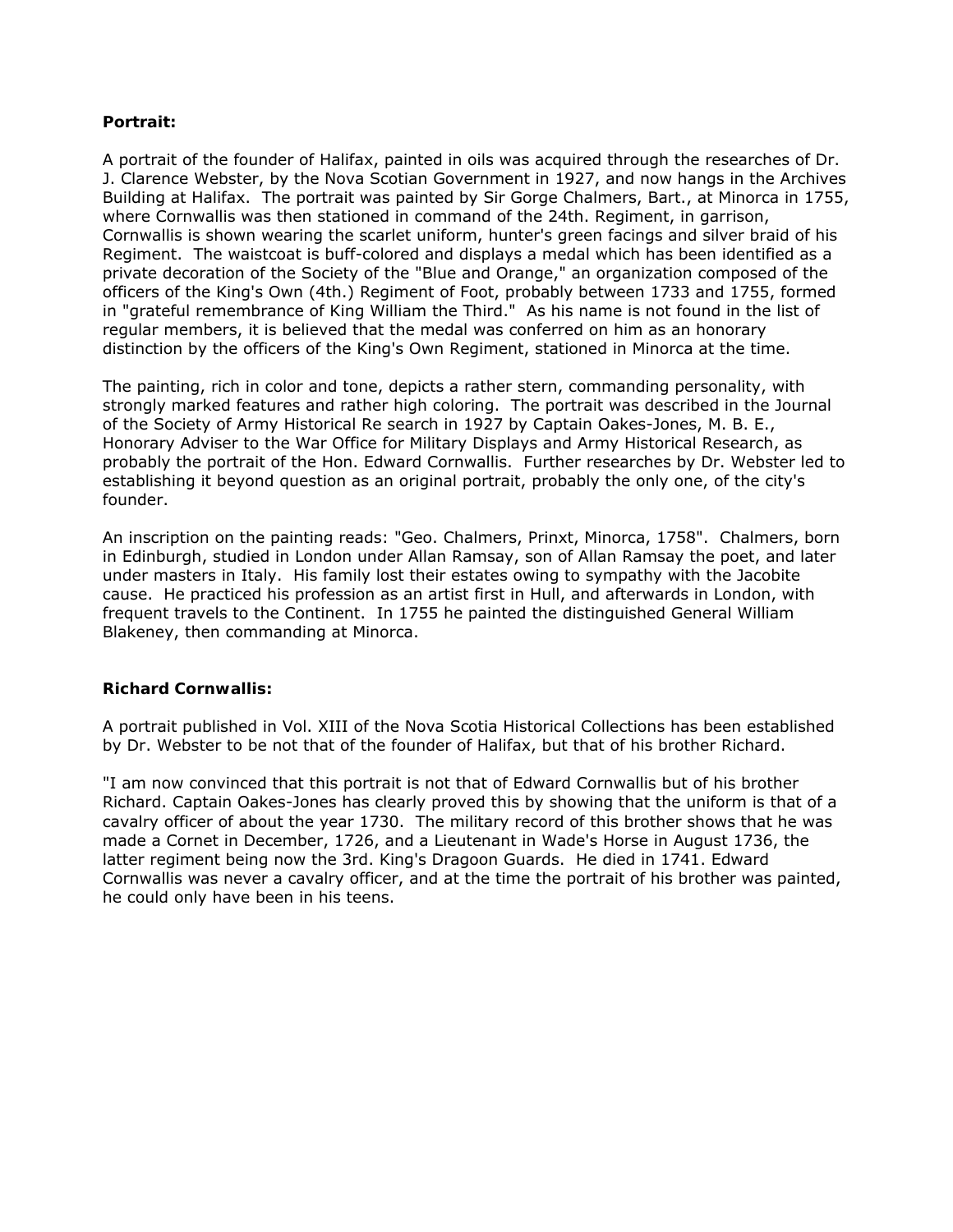

### **Statue:**

An artistic bronze statue of the Hon. Edward Cornwallis stands in a central position in the great square in front of the Nova Scotian Hotel, at Halifax. The sculptor, Massey Rhind, an associate of the Royal Scottish Academy, has shown the sturdy figure of the city's founder facing seaward, towards the broad Atlantic and England, dressed in the costume of a gentleman of the period, with flowing military cape, high boots and spurs. The figure of Cornwallis, nine feet in height, stands upon a handsome base of Nova Scotia granite.

Massey Rhind, a native of Scotland, lived for some years in the United States, and spent much time in Nova Scotia. His brother, Birnie Rhind, was regarded as the most eminent of Scottish sculptors.

In the Province House at Halifax, one of the oldest existing parliament buildings in the British Commonwealth is the original table around which Cornwallis gathered his first Council in the cabin of the "Beaufort," transport, in Chebucto Harbour, until his rude log cabin Government House was ready for occupation about October 15th., 1749.

To citizens of the present generation, the Hon. Edward Cornwallis is little more than the name of the founder of Halifax; an achievement which will save his memory from oblivion. His name was the original name of McNab's island in Halifax Harbour and it is to be regretted that it was ever changed. Today a village and a river in the Annapolis Valley and a street in Halifax along commemorate his name.

Cornwallis was a master builder inspired by the same patriotism which has built the British Empire, of which the city he founded was its first overseas outpost. Like many another builder, he laid only the foundations, but on them have been erected the institutions of justice and freedom, loyalty and faith which have given to succeeding generations the blessings and privileges of happiness, peace and prosperity. By virtue of his character and energy, Halifax took its place among the cities of the world.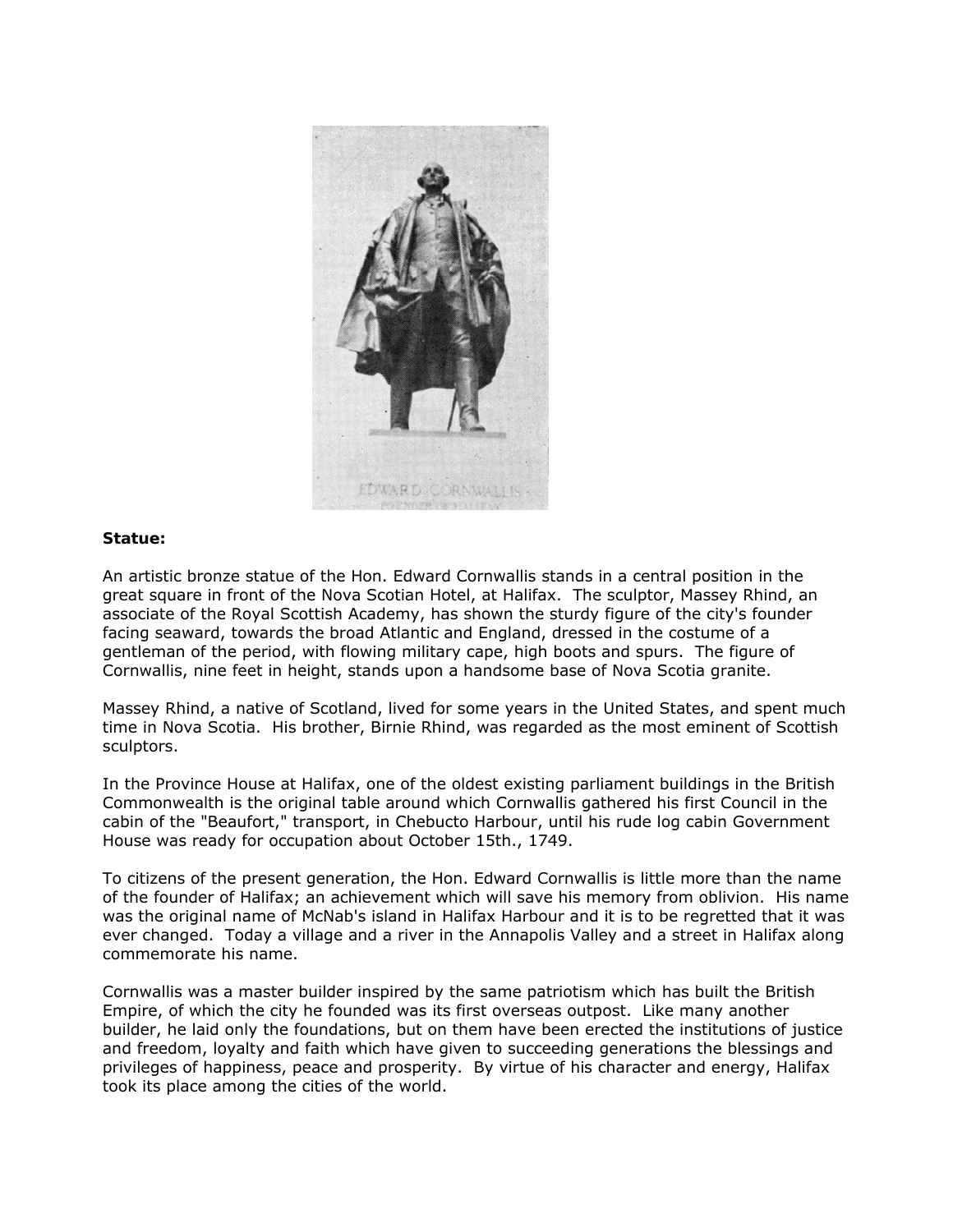### **Masonic Activities:**

It was during the efforts to suppress the Stuart rebellion that Cornwallis became founder in December 1748, of a military Lodge in his regiment, the 20th. Foot, No. 63, on the registry of the Grand Lodge of Ireland. The warrant was issued to Lord George Sackville, Lieut. Col. the Hon. Edward Cornwallis and Captain Milburne. When in 1759 this famous regiment gained new honors at the battle of Minden, that name was immediately adopted as the name of the lodge. The lodge ceased working about 1770 but was revived in 1812 and worked until 1819 when it became dormant until 1824. A third slumber, lasting for eight years was terminated at Bermuda in 1844, but the lodge worked for only six years. Unfortunately the warrant and all records and jewels of the Lodge were lost in the Indian Mutiny. Cornwallis could not have had much part in lodge affairs, for as already stated he was seconded from active service within a few months and was succeeded by Major James Wolfe, who tradition tells us had previously been made a Mason in the Lodge of the 20th. Foot.

Cornwallis' second lodge was founded in Halifax early in 1750 or possibly earlier, under a "deputation" or dispensation from Major Erasmus James Philipps of the 40th. Regiment at Annapolis Royal, Provincial Grand Master for Nova Scotia under Henry Price of Boston. Of this lodge, known as the First Lodge, Cornwallis was the first Master. It has continued without a break in its history and is now known as St. Andrew's Lodge No. 1 "the oldest Lodge in the British Empire Overseas," with a most notable history.

It was during his term of office as governor at Gibraltar that he became for the third time, in 1768, a founder of a third lodge No. 426 on the English registry in the 24th. Regiment of Foot.

In Masonic circles his name was chosen for a lodge founded in Halifax in 1786, No. 15, to meet in Halifax and included among its members some of the most distinguished and honored citizens of its day; but it surrendered its warrant in 1810. Cornwallis Lodge No. 95, Dartmouth, was founded in 1926, and carries on the name today.

To us as Masons the name of Cornwallis should live as the founder of the Craft in the capital city of this Province and the first Master of the first Lodge.

# **Charles, Lord Cornwallis**

The Hon. Edward Cornwallis is sometimes confused with his nephew Charles, Lord Cornwallis, who led the British forces in the American Revolutionary War.

This great soldier and statesman was the eldest son of Charles, first Earl Cornwallis (1700-62), an elder brother of the Hon. Edward Cornwallis. Born in London, Dec. 31st., 1738, he received his education at Eton, and Clare College, Cambridge. Entering the Army he served with distinction in the Seven Years War. In 1762 he succeeded his father in the earldom and three years later was made aide-de-camp to the King. In 1770 he was appointed Governor of the Tower of London. He served in the American War of Independence as major-general, and in 1780 was placed in command of the British forces in South Carolina. The following year, after defeating Greene at Guildford Court House and raiding Virginia, he himself was besieged at Yorktown by the French and American armies, and was forced to surrender, October 19, 1781. With the surrender of Cornwallis the cause of the British in the American Colonies was finally lost.